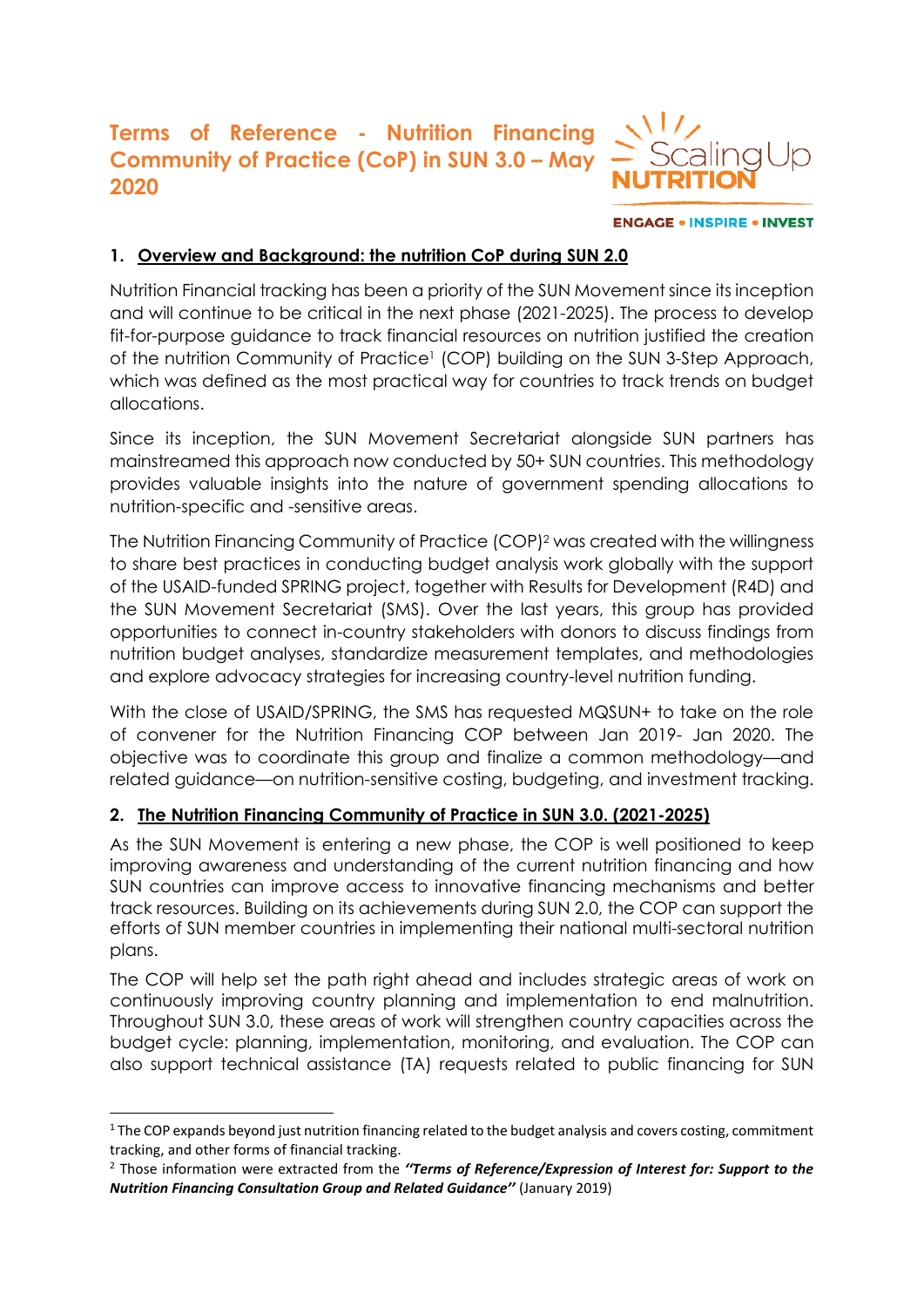countries can be grouped into three themes: (1) Planning, (2) Budgeting, and (3) Utilization. Those themes are detailed below:

1. Under the "planning" aspect of budget cycles, countries receive TA to enhance allocative efficiency.



**ENGAGE . INSPIRE . INVEST** 

- 2. TA focused on budgeting centers on assisting countries to raise domestic resource allocations and mobilize resources.
- 3. The "Utilization" aspect of public financing TA focuses on assisting countries in tracking and monitoring their budgeted allocations to measure how funding is used. Advocacy products– parliamentary engagement.

#### **3. The functionality of the CoP – Transition to Working Groups on Policy and Budget Cycle Management**

Since 2013, the nutrition COP has been underway to identify what key areas for action are that can guide the nutrition financial tracking led by the SMS. During SUN 3.0, the COP should expand the scope of its activities to cover the policy and budget cycle better. The creation of working groups/workstreams per thematic areas will provide a renewed framework to achieve this aim. These working groups will be asked to support the ongoing work of SUN countries in implementing their costed national multi-sectoral nutrition plans.

The SUN Secretariat ambitions to assemble a new nutrition COP made up of relevant constituencies through existing SUN networks and other related platforms. This approach should enable the most active engagement of the full range of nutritionrelated actors and ensure that SUN 3.0 efficiently delivers the expected pledges to be made during the 2021 Nutrition for Growth Summit.

*Suggested workstreams:* 



The COP steering Committee has been critical during the 2nd Phase of SUN. the Committee was developed for several reasons:

- For representatives from the key nutrition financing players to keep each other updated on what each partner was doing related to nutrition financing and how it could be leveraged/shared with other COP members;
- It allowed for a larger group of experts to come to an agreement on what discussions/presentations to prioritize for the quarterly calls, and
- it allowed for a larger representation of experts to strategize how to best leverage the COP as a whole – mostly around increasing cross-country learning and representation within the group related to nutrition financing.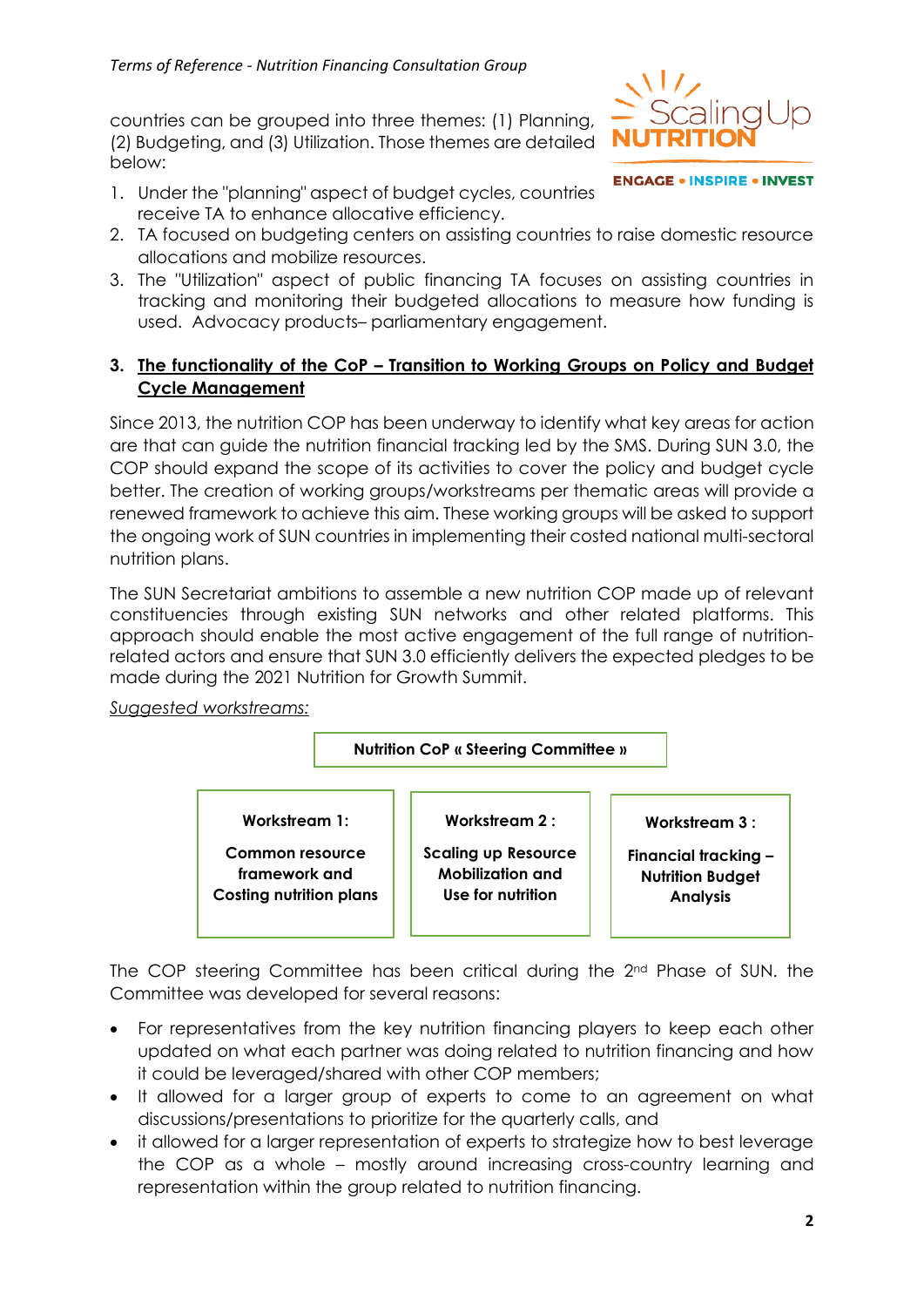The *nutrition CoP Steering Committee<sup>3</sup>* will keep fulfilling this role which will be expanded to:

Provide updates on the activities and progress of the **ENGAGE • INSPIRE • INVEST** working groups and the constituency groups



- Enable a coordinated effort to support countries in implementing their national nutrition plans
- Disseminate updates on global events and milestone moments to their respective working group/constituency group

The workstream 1 "*Common resource framework and Costing nutrition plans*" will be focused on costing and assessing the feasibility of the CRF. This workstream will specifically work on enhancing the utility of the country multi-sectoral plans for scaling up nutrition impact by i) gathering practitioners contributing to inclusive and participatory country nutrition plan development processes, ii) sharing their experiences working with SUN countries in aligning their activities to the country plans and supporting coordinated efforts

The workstream "*Scaling up Resource Mobilization and Use for nutrition*" will focus on i) scaling up and aligning resources, including addressing financial shortfalls, and ii) improving country efficiency in spending financial resources. This platform will support SUN countries' advocacy for nutrition, cross-learning, and innovation to address country funding gaps.

The workstream on *financial tracking – Nutrition budget analysis* will be strengthening the country's use of financing disaggregated data from multiple sources for better policy decision making, accountability, and advocacy. This already includes the ongoing work of the nutrition financing consultative group on tracking and reporting on financing for nutrition. Experts will gather to share their experiences in developing participatory, continuous, and innovative nutrition data systems in SUN countries to monitor nutrition targets and the implementation of prioritized actions as per country plans.

All 3 workstreams will work closely to better advise on how to monitor implementation and related spending of budgeted prioritized activities as per country plans.

## **4. The members of the COP and their role**

The following networks have been proposed to support the coordination of engagement and mobilisation of commitments across their respective constituency groups and feedback through an Advisory Group. Each of the below groups will choose a representative who will take part in bi-monthly calls between June (TBC) 2020 and December 2021, along with the co-chairs of the 5 thematic Working Groups:

• SUN Networks/ Global Support System



<sup>&</sup>lt;sup>3</sup> Over the last years, some of the tasks taken by the COP Steering Committee were to keep COP members updated on each partners' work related to nutrition financing, help co-organize the larger COP quarterly calls and strategize how to best leverage and maximise the COP as a whole. Currently, the Steering Committee members are R4D, USAID Advancing Nutrition, FAO, MQSUN+ and SMS.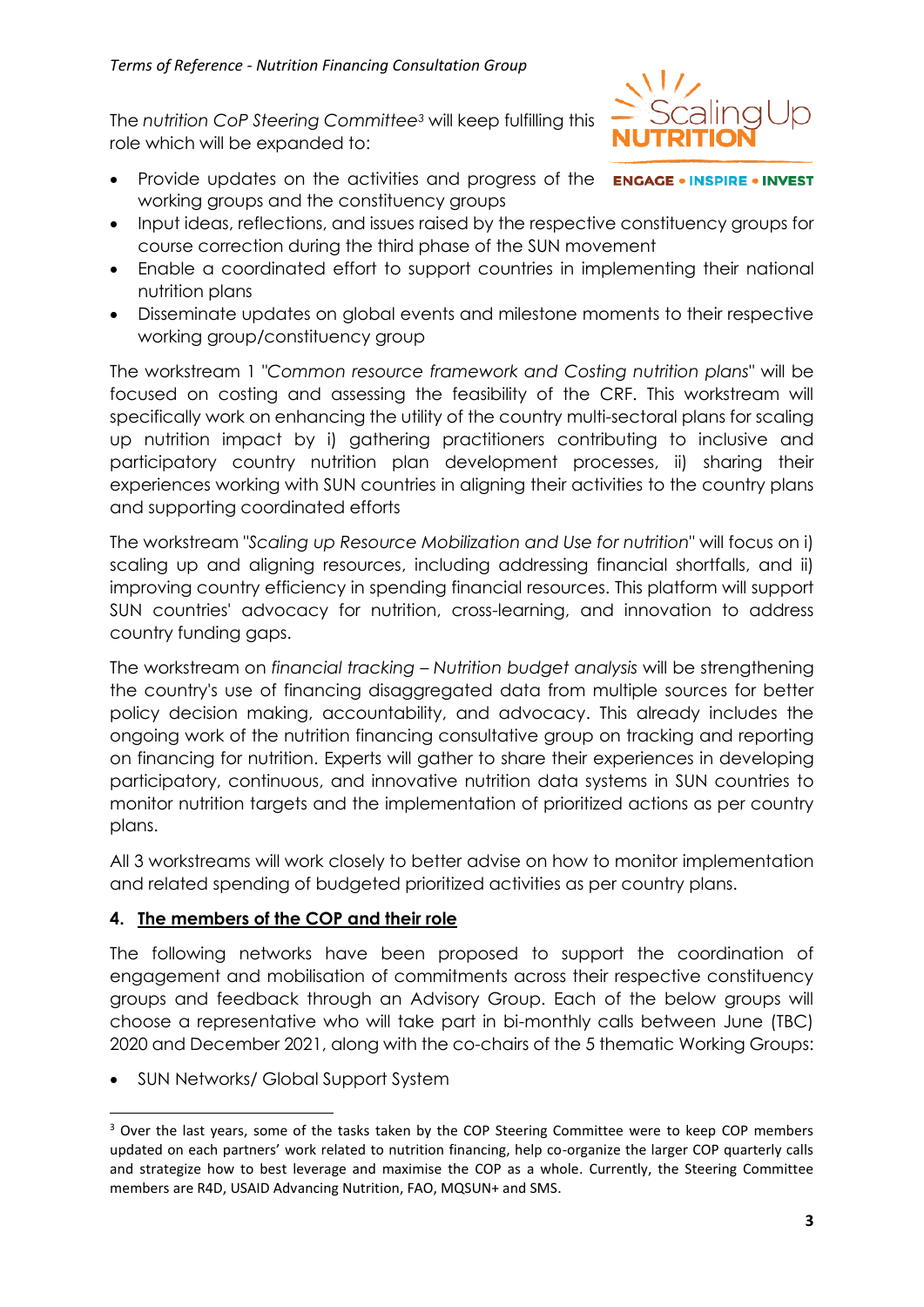- Academia GNR Independent Expert Group, IFPRI, CGIAR, etc.
- SUN governments an engagement plan with governments will be coordinated by the SUN Movement Secretariat (SMS).



**ENGAGE . INSPIRE . INVEST** 

The members of the Nutrition COP set out above will have responsibility for:

- Drawing in feedback, ideas and perspectives from the constituency group to better the support to countries in costing, implementing their nutrition plans and nutrition financial tracking
- Where necessary, coordinating engagement with key stakeholders to avoid duplication of effort
- Providing updates on progress as well as recommendations/feedback from the constituency group to the SUN Movement Secretariat through quarterly Nutrition COP calls (TBC).

#### **5. Mode of engagement**

Each member of the COP should adhere to the Principles of Engagement for the SUN Movement.

To enable a coordinated approach within the COP, it would be useful if partners keen to join could put in place a simple work plan outlining their expectations and their ongoing work in SUN countries or across the thematics defined above.

This does not need to be detailed but a simple tool to enable the Nutrition Steering Committee and the SUN Movement Secretariat to know how to make the best use of their support and to let them aware of key opportunities to support SUN countries while avoiding duplication of effort.

The Nutrition COP steering committee will be held quarterly (TBC), while the different workstreams could be (if needed) meeting every two months. The Nutrition CoP may meet in-person SUN Global Gatherings, or when preparing significant joint deliverables.

#### **6. Suggested priorities for 2020-2021**

The priorities will be discussed with all members of the COP and how this will be implemented in the different workstreams. Several COP meetings should be convened between now and December 2021 to help better structure the deliverables of the group.

However, from May 2020 until December 2021, the Nutrition COP should focus on the activities below:

- Play the role of a coordination mechanism for Technical Assistance provision to SUN countries
- Shape SUN Phase 3.0 strategy on Nutrition Financing
- Finalize the terms of reference of the Nutrition COP aligning the work plan and activities with the SUN Strategy 3.0 (2021-2025)